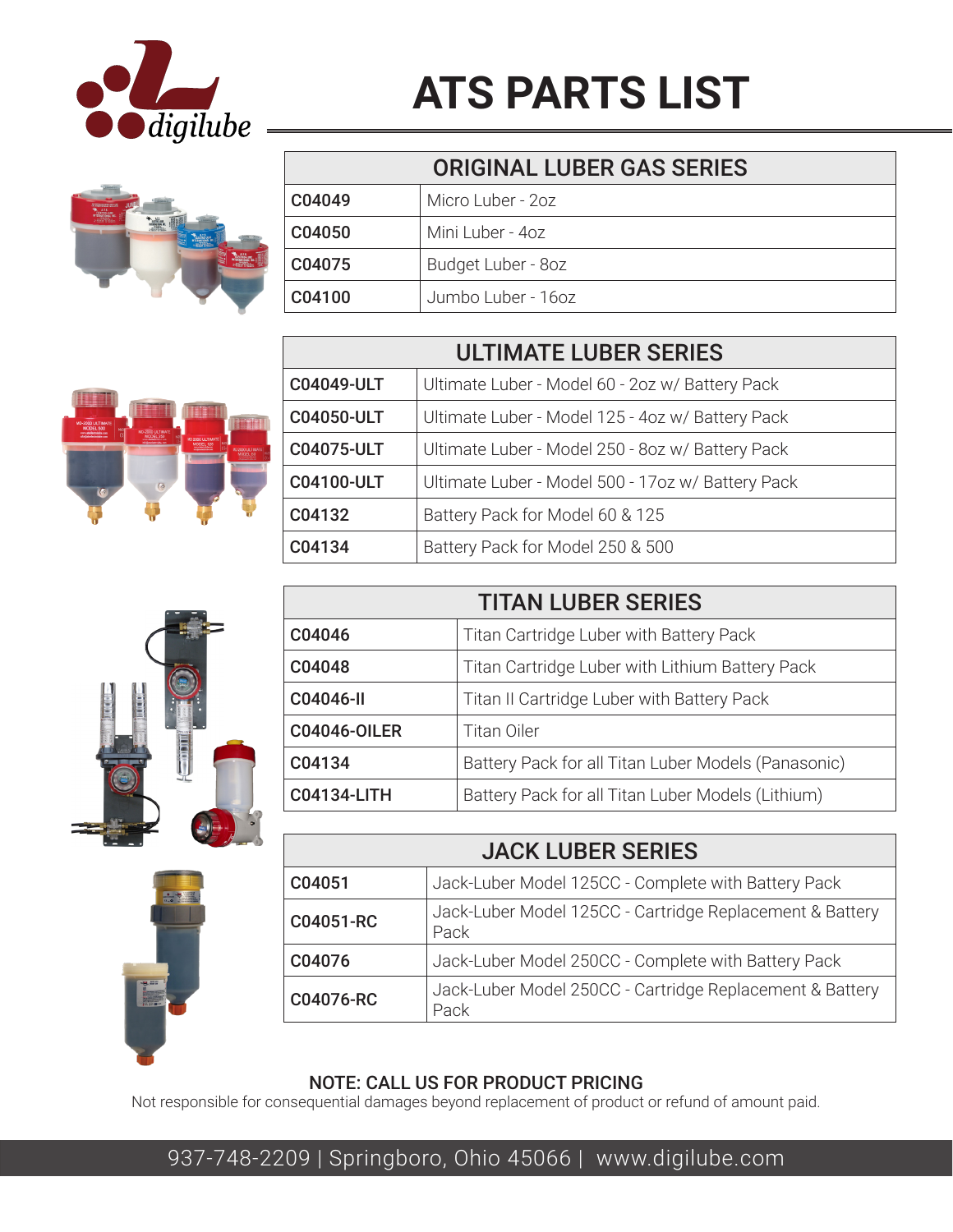

## **ACCESSORY PARTS LIST**

| <b>ADAPTORS</b>     |                                             |
|---------------------|---------------------------------------------|
| C04125              | Brass - $1/4'' \times 1/8''$ (mini)         |
| C04122              | Brass - $1/4$ " x $1/4$ " (mini gas)        |
| C04121              | Brass - 1/4" x 28 (mini)                    |
| C04128              | Brass - $1/2$ " x $1/4$ "                   |
| C04128-JUMBO        | Brass - 1/2" x 1/4" for Ultimate 500cc only |
| C04127              | Brass - $1/2$ " x $1/8$ "                   |
| <b>C04127-JUMBO</b> | Brass - 1/2" x 1/8" for Ultimate 500cc only |

| <b>MISCELLANEOUS</b>             |                                                            |
|----------------------------------|------------------------------------------------------------|
| <b>OIL BRUSH</b>                 | Oil Brush good for all units for Oil applications only     |
| C05138                           | Brass - 4" ling MC Block connector                         |
| <b>TITAN EXTRA LL CONTACT</b>    | <b>Titan Extra LL Contact</b>                              |
| <b>TITAN II EXTRA LL CONTACT</b> | Titan II Extra LL Contact                                  |
| C04145                           | 3/8" O.D. Nylon Tubing                                     |
| C04141                           | Mini Weather Cap                                           |
| C04141-1                         | <b>Budget Weather Cap</b>                                  |
| C04141-2                         | Jumbo Weather Cap                                          |
| ULT125W/CAP                      | Ultimate Mini Weather Cap                                  |
| ULT250W/CAP                      | Ultimate Budget Weather Cap                                |
| ULT500W/CAP                      | Ultimate Jumbo Weather Cap                                 |
| <b>LIMIT SWITCH</b>              | Limit Switch assembly for Ultimate units only              |
| <b>CIRCUIT BOARD-ULT</b>         | Circuit board for Ultimate units only                      |
| <b>BUTTONHEAD FITTING</b>        | 1/8" Buttonhead fitting (Substitute for 1/8" zirk fitting) |

| <b>BRACKETS</b>    |                                |
|--------------------|--------------------------------|
| C04137             | Mini Mounting Bracket          |
| C04138             | <b>Budget Mounting Bracket</b> |
| C014139            | Jumbo Mounting Bracket         |
| <b>C04138-JACK</b> | Jack Mounting Bracket          |

## 937-748-2209 | Springboro, Ohio 45066 | www.digilube.com 937-748-2209 | Springboro, Ohio 45066 | www.digilube.com